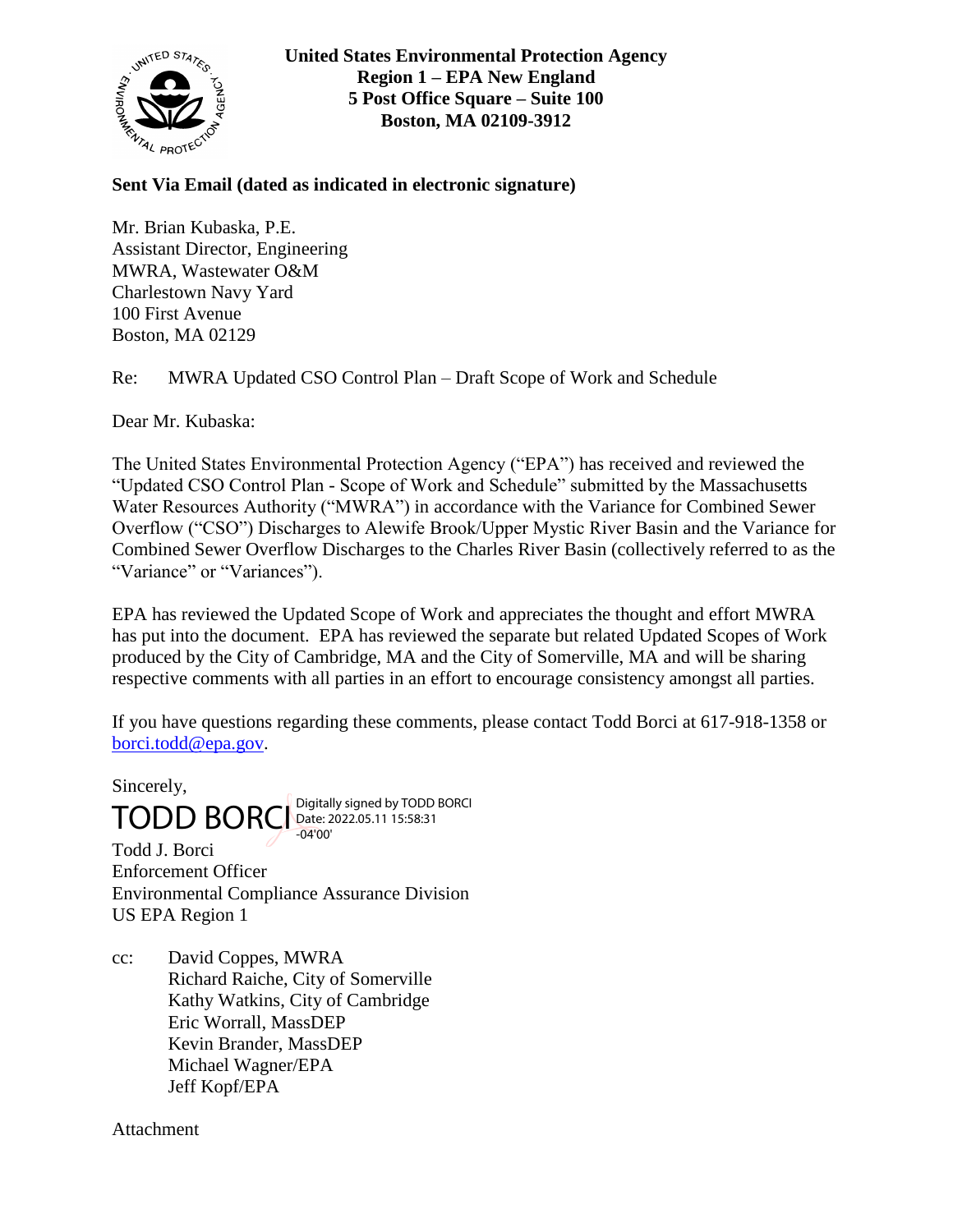MWRA CSO Scope of Work dated April 1, 2022 Attachment 1 – Page 1

## **Section 2.2 - Typical Year/Climate Change Analysis**

Continued collaboration between the MWRA, the City of Somerville, and the City of Cambridge in developing a revised "typical year" that incorporates future predicted precipitation events with respect to both overall storm size and storm intensity is warranted. As noted by recent National Oceanic and Atmospheric Association ("NOAA") guidance<sup>1</sup> and peer-reviewed studies<sup>2</sup>, precipitation events have increased in both event intensity and overall total precipitation, and acutely so here in the Northeast. These increased precipitation events, in both frequency and intensity, have already had a significant impact on area infrastructure and therefore must be incorporated into a revised typical year. EPA believes that an assessment incorporating the past 20 to 25 years of precipitation data, in addition to future projections regarding climate change impacts on storm intensity and precipitation volumes (up to certain set points such as anticipated conditions in 2050 or 2070) must be completed for this stage of CSO control design. EPA also expects MWRA to look at select precipitation events that coincide with high tide and how such events will be influenced by current climate change projections for sea level rise. EPA notes that such events have occurred several times over the past few years, and each has had an acute impact on respective CSO and SSO discharge events. EPA encourages MWRA to collaborate with the City of Cambridge, as it has conducted detailed analyses of precipitation events, storm surge, and operation of the Amelia Earhart Dam to determine flooding scenarios that will impact concurrent CSO discharges, as well as with the City of Somerville as it has looked at detailed climate change scenarios and how they affect Somerville. Such an approach would be consistent with both Somerville's "Somerville Climate Forward" initiative <sup>3</sup>, as well as with Cambridge's "Resilient Cambridge"<sup>4</sup> and "Climate Change Preparedness and Resilience"<sup>5</sup> efforts. EPA encourages MWRA to collaborate with Cambridge and Somerville to propose an appropriate "typical year" design scheme for further discussion with EPA and MassDEP. We know that our wastewater infrastructure will need to evolve over time as the climate continues to change; decisions about CSO control alternatives need to take this into account.

# **Section 2.6/2.7**

 $\overline{a}$ 

EPA notes the Cities of Somerville and Cambridge will incorporate Phosphorous, TSS, and other pollutants of concern into their baseline pollutant loading evaluation. EPA encourages this approach, and would expect MWRA to coordinate with the Cities in their approach.

### **Section 4 – Alternatives Development and Evaluation**

EPA notes the framework proposed by MWRA does not contain a significant level of detail as far as specific alternatives that will be evaluated. This effort is meant to be a forward-looking evaluation of additional CSO controls that may be achieved after the current Federal Court Order is satisfied for those CSO discharges within the Variance waters. EPA's expectation is that

<sup>1</sup> [https://www.weather.gov/media/owp/oh/hdsc/docs/Atlas14\\_Volume10.pdf](https://www.weather.gov/media/owp/oh/hdsc/docs/Atlas14_Volume10.pdf)

<sup>&</sup>lt;sup>2</sup> [https://journals.ametsoc.org/view/journals/hydr/18/6/jhm-d-16-0195\\_1.xml](https://journals.ametsoc.org/view/journals/hydr/18/6/jhm-d-16-0195_1.xml)

<sup>3</sup> <https://www.somervillema.gov/departments/programs/somerville-climate-forward>

<sup>4</sup> <https://www.cambridgema.gov/CDD/Projects/Climate/climatechangeresilianceandadaptation>

<sup>&</sup>lt;sup>5</sup> [https://www.cambridgema.gov/~/media/Files/CDD/Climate/CCPR/ccprpreparednesshandbook\\_cambridge.pdf](https://www.cambridgema.gov/~/media/Files/CDD/Climate/CCPR/ccprpreparednesshandbook_cambridge.pdf)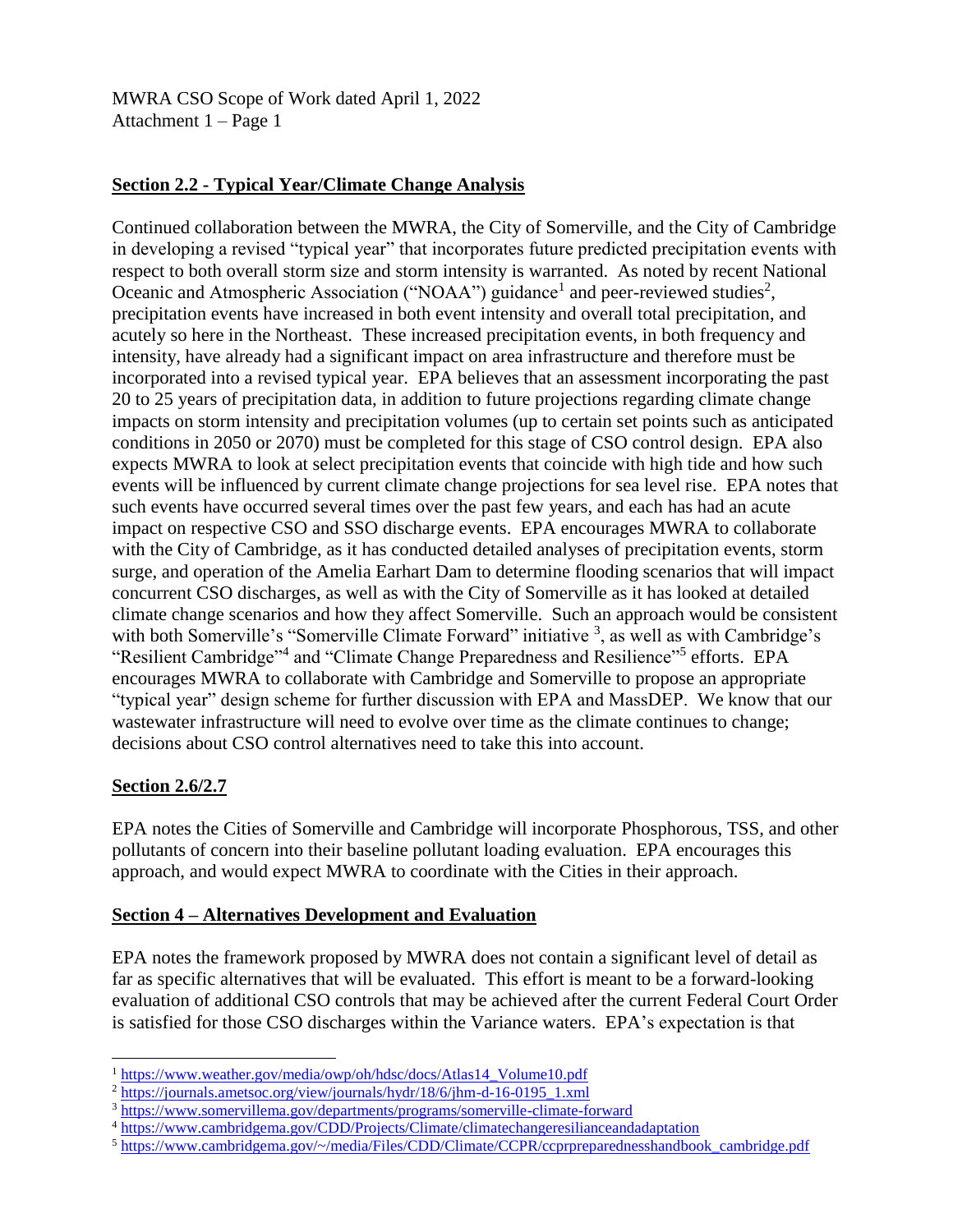MWRA CSO Scope of Work dated April 1, 2022 Attachment 1 – Page 2

MWRA, as the regional sewer authority, take a leadership role for the combined efforts of Somerville, Cambridge, and other interconnected member communities in the development of alternatives to reduce or eliminate CSO discharges to the Variance waters.

EPA strongly encourages MWRA, along with the City of Cambridge and the City of Somerville, to undertake a holistic evaluation regarding CSO discharges, flooding, and Inflow and Infiltration ("I/I") within not only the Variance communities but also the upstream communities. The significant levels of I/I in those upstream communities create and compound the downstream CSO issues, particularly in the Alewife/Lower Mystic River.

The ultimate solution to these issues will involve not only separation of combined sanitary sewer systems or off-line storage of CSO volume, but also the removal of significant amounts of stormwater and groundwater that enter the sanitary sewers through direct connections, cracks, and other defects. Removal of I/I, which makes up a significant source of sanitary flows for many communities<sup>6</sup>, will also result in a significant amount of additional stormwater that will need to be managed to prevent flooding and other issues. The channelized nature of Alewife Brook, as well as the amount of sediment in the Alewife constructed channel that takes up flood storage capacity (this sediment volume was estimated by USGS in 2005 to take up approximately 0.5 million cubic feet<sup>7</sup>), exacerbates the flooding issue. MWRA has the technical staff and state public authority status to take a leadership role in convening additional agencies such as the Massachusetts Department of Conservation and Recreation (owner of the Alewife Brook and Mystic River Reservations) to start to identify potential projects.

EPA expects MWRA to closely examine wide-ranging projects, including those not in the immediate Alewife, Mystic, or Charles River areas, to include upstream storage and pump back facilities, upstream flow diversion/balancing, and emerging opportunities such as the Revere/Boston Water and Sewer Commission ("BWSC") discussions on a new pump station and connection downstream of the Caruso Pump Station. Such a large regional project may have significant positive impact on not only those communities but regional north system capacity issues as well.

EPA would also encourage MWRA to include initial alternatives that combine major facility upgrades, such as expansion or rebuilding of the Caruso Pump Station. The Caruso Pump Station, the key connection point for the MWRA North System, is known to be a flow restriction in significant storm events. An examination of what size and type of events cause capacity issues, the magnitude of those capacity issues, and potential solutions and their effect on upstream CSO events would seem necessary (and MWRA may be able to use past work such as the draft North System Hydraulic Study). Even if such alternatives are excluded from further detailed study, initial estimates of these costs will also provide perspective of which regional alternatives are truly the most cost-effective. In addition, examination of which facilities are nearing the end of their expected life cycle may provide opportunities for expansion of system capacity as life cycle upgrades are implemented.

 $\overline{a}$ 

<sup>6</sup> <https://www.mwra.com/harbor/pdf/infinf.pdf>

<sup>7</sup> Breault, R.F., Durant, J.L., and Robbat, Albert, Jr., 2005, Sediment quality of lakes, rivers, and estuaries in the Mystic River Basin, eastern Massachusetts, 2001–03: U.S. Geological Survey Scientific Investigations Report 2005- 5191, 110 p.